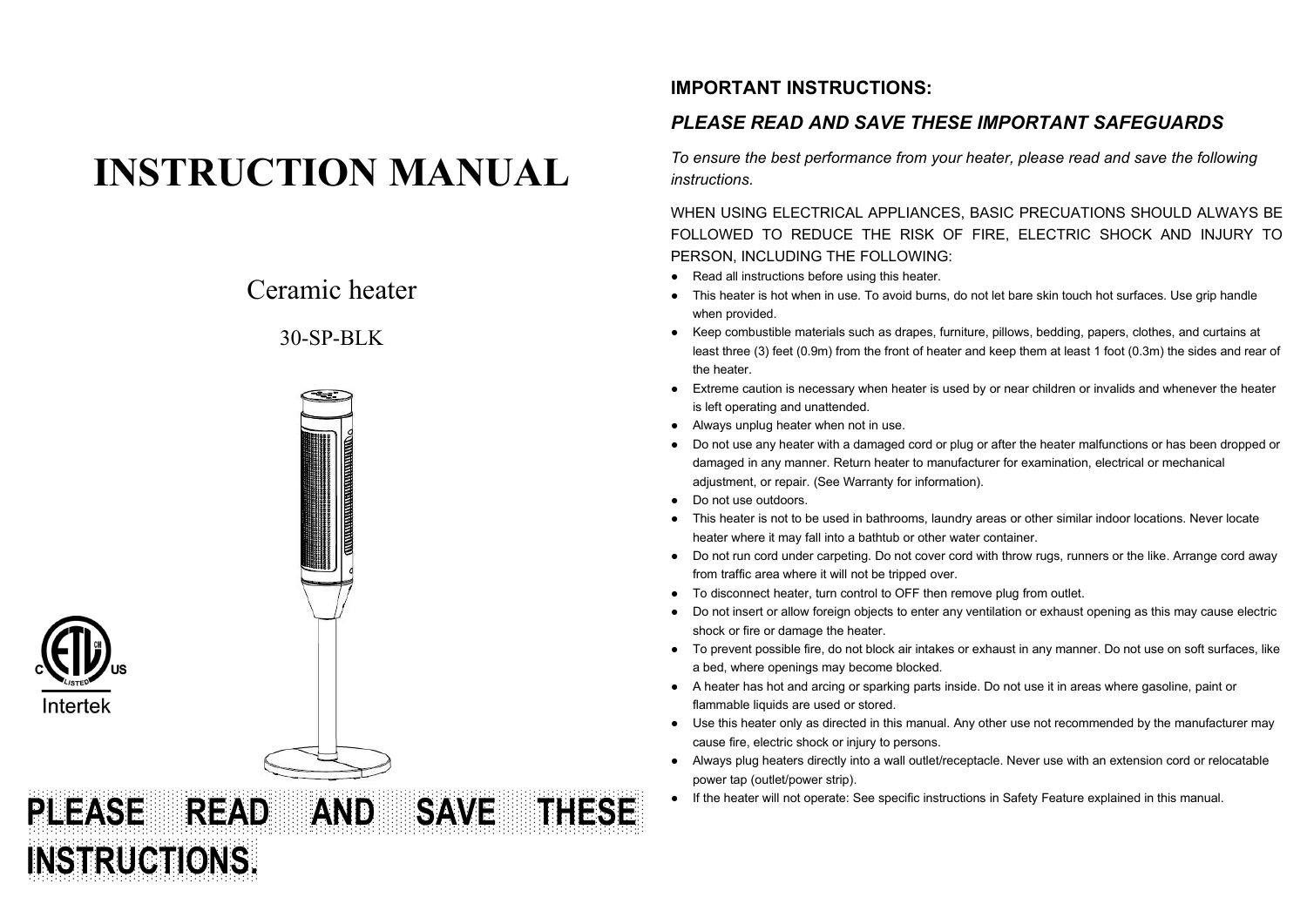#### **CLEANING/ MAINTENANCE INSTRUCTIONS:**

#### **During Season Care:**

- Before cleaning, be sure to turn off and unplug the heater.
- Carefully wipe the unit with a soft, damp cloth. Please be very cautious near the motor and

#### heating elements.

- Do not immerse the heater in water.
- Never use gasoline, benzene or thinner. This will damage the surface of the heater.
- After cleaning, be sure to completely dry the unit with a cloth or towel.

#### **After Season Care:**

- Store heater in a cool and dry location with power cord properly secured.
- Please store the unit in its original carton or suitable container.

#### **PRE—OPERATING INSTRUCTIONS:**

- Carefully remove your heater from the box (please save the carton for off-season storage)
- Assemble the Iron tube and basement as following steps:

(Step1) Aiming the assemble poles with the corresponding holes, and insert the poles into the holes.screw tightly into the screw holes of the base.

(Step 2) Insert the Iron tube into the hole on the basement tightly.

(Step 3) Using the screw stem to screw the Iron tube at the bottom tightly.

(Step 4) Position the vein on the body in the flute of the Iron tube, Insert the Iron tube into the unit body.



(Step 5) Aiming the body assemble holes with the corresponding holes on the Iron tube. (Step  $6$ ) Screw tightly into the aimed holes.





- Make sure the unit is in the OFF position before plugging the heater into the outlet.
- Place heater on a firm level surface.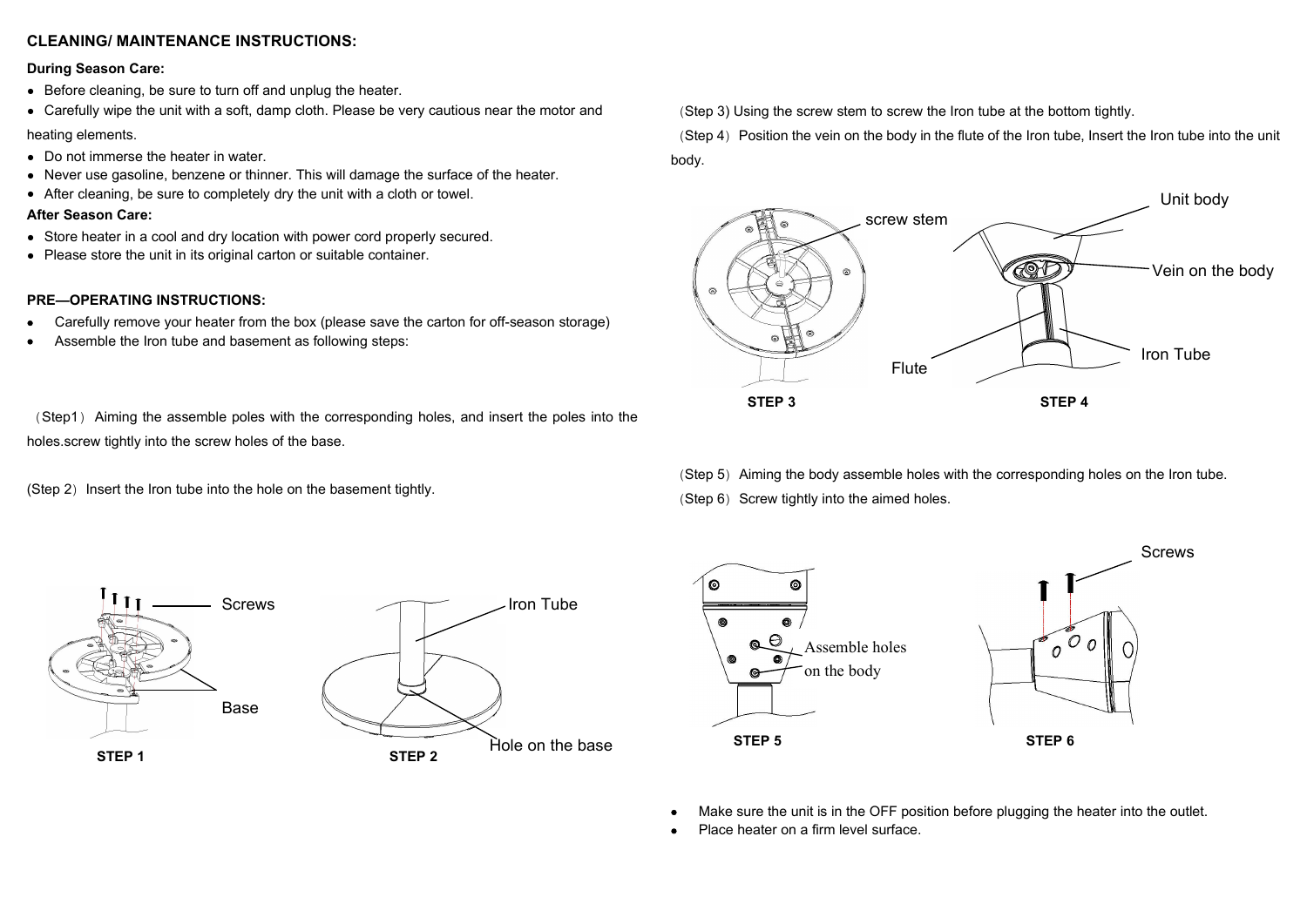#### **OPERATING INSTRUCTIONS:**



- Before inserting the plug into an electrical outlet, make sure that the electrical supply in your area matches that on the rating label on the unit.
- When plugged in, turn on the Main power switch at the back of the unit.
- When in Standby mode, only the switch  $\binom{1}{1}$  on both control panel and remote control will respond to your touch, and the LED display shows the ro $(1)$ temperature. Press to access the rest of the control panel or remote control
- $\bullet$  and the state of  $\bullet$ a) Low Power: (Press  $(\mathcal{P})$  " to switch it)
	- b) High Power: (Press "  $(*)$  "to switch it)
	- c) TIMER: Press "  $\circled{r}$  " button repeatedly to set a period after which the heater will turn itself off  $(From  $0$  to  $8$  hours)$
	- d) + , : adjust room temperature .Temperature setting from 50-95°F degree. "+" to increase the desired temperature and "-" to decrease the desired temperature. (On Remote control only)
	- e) Osc : Press  $\left(\overline{\mathbf{B}}\right)$  "to activate oscillation. Press it again to cancel.
	- f) Press  $(1)$  to turn off the heater, the unit will keep working 30 seconds of cool air after turn off it . this design can protect item use longer.

**Warning: The heater will remain hot for some time after it is turned off; handle with care.**

#### **REMOTE CONTROL**

The remote control uses on button cell battery, type CR2025(3V).To remove the battery carriage use your thumb to squeeze the release tab to the right and then pull the carriage out. Place the battery into the carriage and slide the carriage back into the remote. See Fig.1. We recommend the use of a Lithium-ion battery for longer use. **NOTE:** Follow battery disposal instruction on battery packaging, or contact your local safety council for safely disposal of batteries.

Before using the remote control, you must remove the insulating film as shown in the figure below.

- 1. All functions performed with remote control work identically to the heater control panel.
- 2. Aim the remote control at the heater control panel to operate the heater.



#### **OVERHEAT PROTECTION**

This heater is protected with an overheat protection that switches off the appliance automatically in case of overheat, e.g. due to the total or partial obstruction of the grids. In this case, unplug the appliance, wait about 30 minutes for it to cool and remove the object which is obstructing the grids. Then switch it back on as described above. The appliance should operate normally. Should the problem persist, please contact the nearest customer service.

#### **TIP-OVER PROTECTION**

This heater is protected with a safety switch that turns off the appliance automatically when the heater falls over, or is at an excessive angle from the horizontal. This helps prevent accidents, and the heater will back to the standby mode when it is put back upright, press the buttons on control panel or remote control to reset the heater

#### **SPECIFICATION**

| Model No               | KPT-5167HL |
|------------------------|------------|
| <b>Voltage</b>         | 120V AC    |
| Frequency              | 60Hz       |
| Output Power (W) 1500W |            |